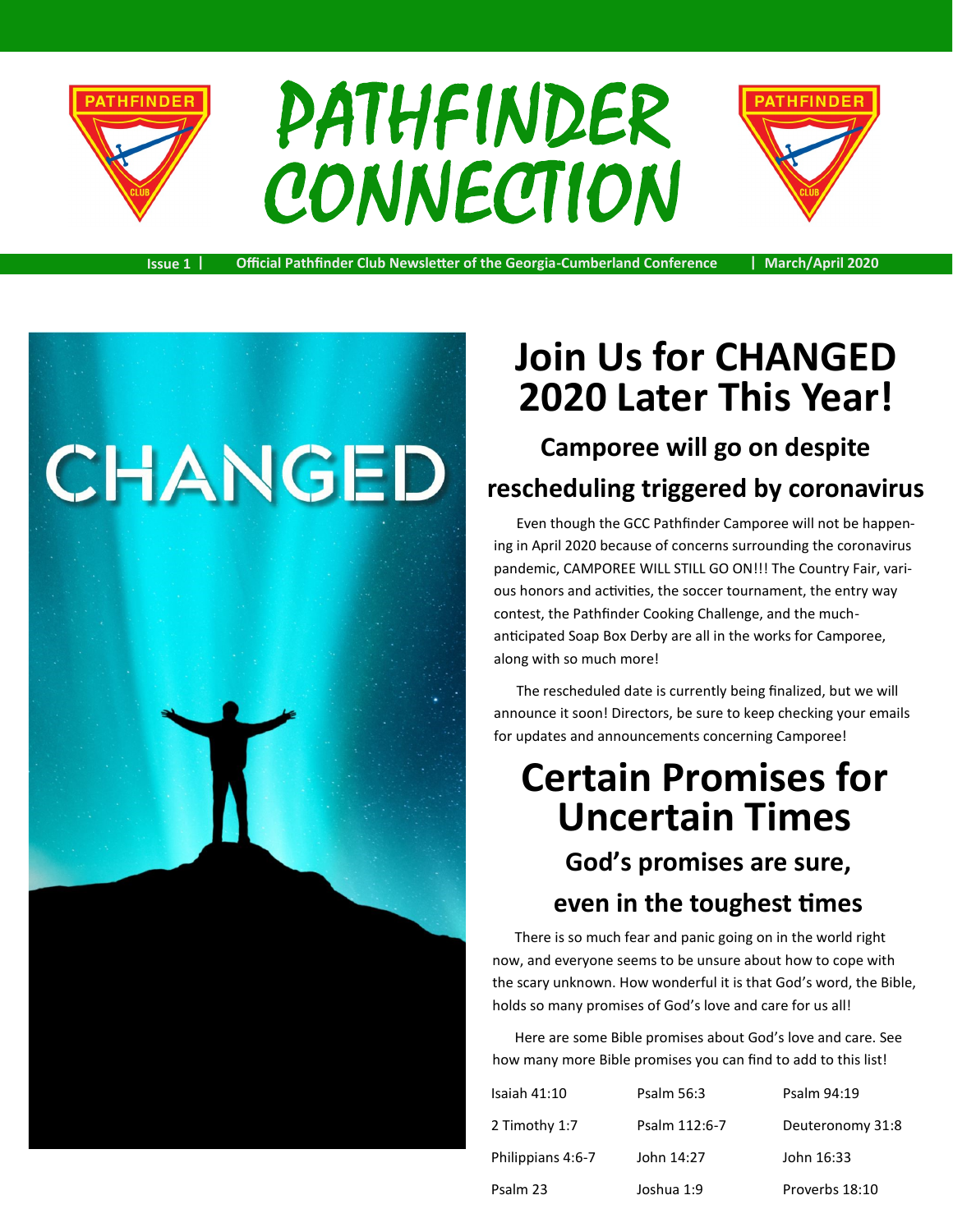#### **S P E C I A L F E A T U R E**

# **GCC Pathfinder Club Service Projects 2019-2020**

Let's put all disappointment and fears aside to focus on the awesome things that your clubs did this year! A few weeks ago, we asked directors to submit stories and photos of service projects that their clubs did during this Pathfinder year. See the inspiring responses below. These are such great ways to witness to people and communities!

## " **Whatever you did for one of the least of these brothers and sisters of mine, you did for Me.**

**Matthew 25:40**

#### **ALPHARETTA**

The Alpharetta, GA club volunteered this winter to partner with Meals by Grace to pack over 250 dinner meal kits for those less fortunate in our area. Pathfinders and others participated in unpacking a food truck, sorting and staging food for picks, prep work in the kitchen, packing the boxes with hot and cold dinners with up to 20 lbs of food, and driving the food to the designated homes where food was needed.

We prayed over the food and our club of Pathfinders experienced true serving and giving back to our community.

— Rick Mosley, director



#### **LOGANVILLE**

Loganville made fruit baskets in December 2019, a project that our club does every year. Each Pathfinder is responsible for at least one complete fruit basket. They collected the fruits for their baskets from church members and Pathfinder parents. On Saturday night, December 21, we met at church to pack the baskets and decorate them.

The next morning, after meeting for prayer and instructions, we divided in groups to distribute the baskets and some books in our church community. After the distribution everyone returned to church to share our experiences. Even though the club does this every year, there are always Pathfinders who encounter new experiences, emotional surprises, and thankfulness that God was able to use our club to bless others.

— Lucinda Cox, director

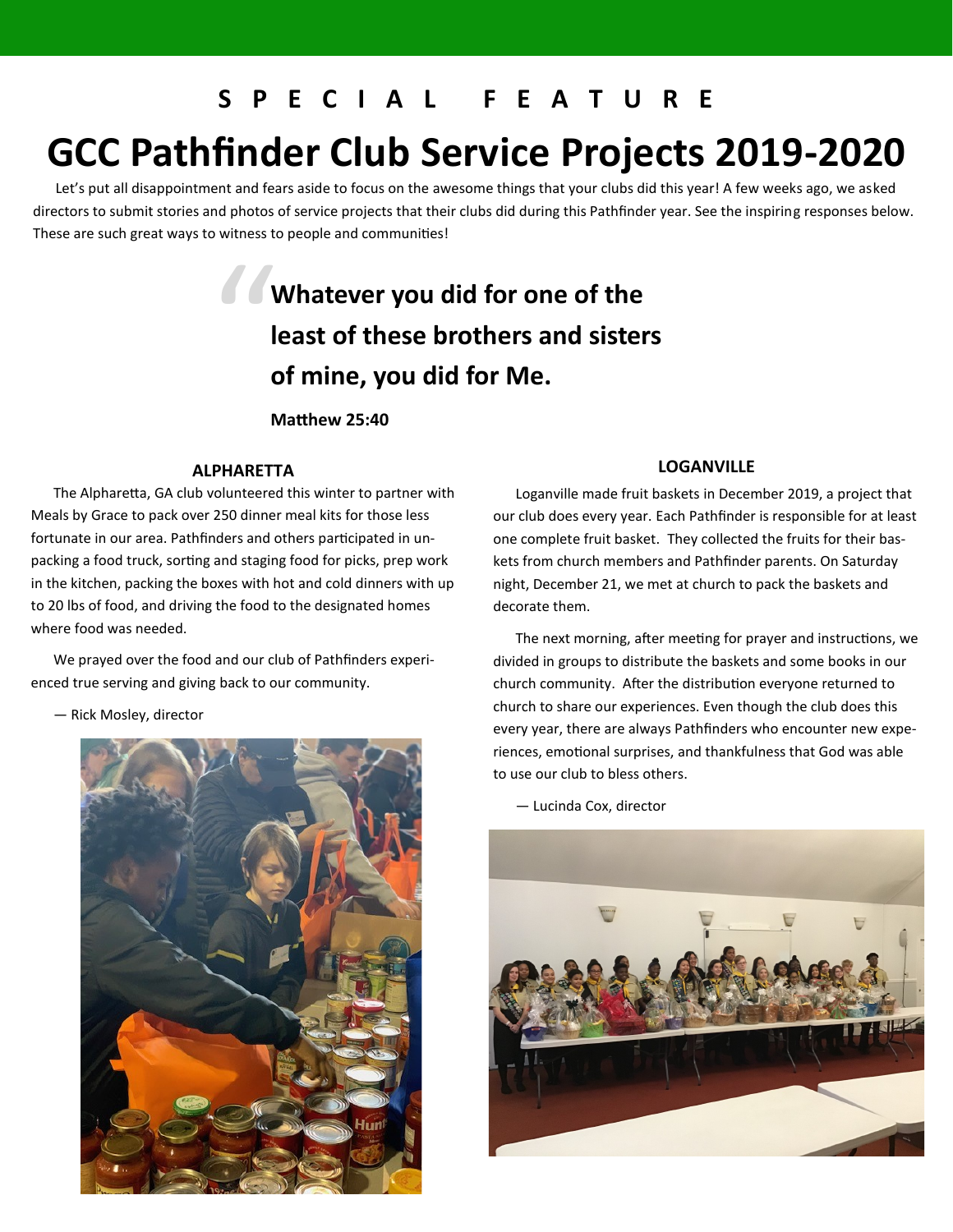**S P E C I A L F E A T U R E GCC Pathfinder Club Service Projects 2019-2020 C O N T I N U E D**

#### **DECATUR**

The Decatur Crusaders Pathfinder club is a small club nestled between Knoxville and Chattanooga. Decatur, TN is a small community, well taken care of by a nondenominational thrift store ministry. Finding opportunities to serve in our community has been difficult with the ministry monopolizing most service projects in the community. Because of this, our club has been thinking outside of the box.

On February 8, we had our monthly Pathfinder Sabbath and planned to go to the Chattanooga Community Kitchen (CCK) to serve the homeless for their 3:30pm meal. Of the only seven Pathfinders that showed up Sabbath, the oldest got sick and had to go home with her mother. We were down to six Pathfinders. If anyone remembers this particular Sabbath, they will remember it was a snowy, dangerous day to be out on the roads. Because of this, one family didn't feel comfortable allowing their two youths to go to the CCK. We were down to four Pathfinders and four staff. We thought for sure we were going to have to cancel our serving at the CCK because of the snow. SAFETY COMES FIRST!

We prayed and watched as the snow on the roads melted throughout the church service and early afternoon. We would have to leave at 2pm if we were to make it on time to serve at the CCK. Praise God the roads were clear! We got in our cars and headed to Chattanooga. After seeing the roads were clear, the family with the other two youths met us at the CCK. Now we had six Pathfinders to serve the meal.

We had one staff member per two Pathfinders serving three tables each. Our director was helping behind the line "loading up" the plates with a delicious meal. The plates were then placed on the counter for the Pathfinders to serve up along with bread and a dessert. As quickly as a patron was served their meal, another would come in and sit down. Back and forth the youth went, juggling dinner plates, desserts, and waters. Finished plates had to be quickly picked up and taken to the kitchen to be washed. It was a quick and furious hour - 149 needing patrons were served. The joy we, as staff, saw on the faces of not only the patrons, but also the Pathfinders, was priceless. Our youngest Pathfinder could hardly wait to ask if we could do this again. What an opportunity for our Pathfinders to serve those less fortunate than us! The Press of Second Second Second Second Second Second Second Second Second Second Second Second Second Second Second Second Second Second Second Second Second Second Second Second Second Second Second Second Second Second



**Each of you should use whatever gift you have received to serve others, as faithful stewards of God's grace in its various forms.**

**I Peter 4:10**

— Cindy Kyle, director